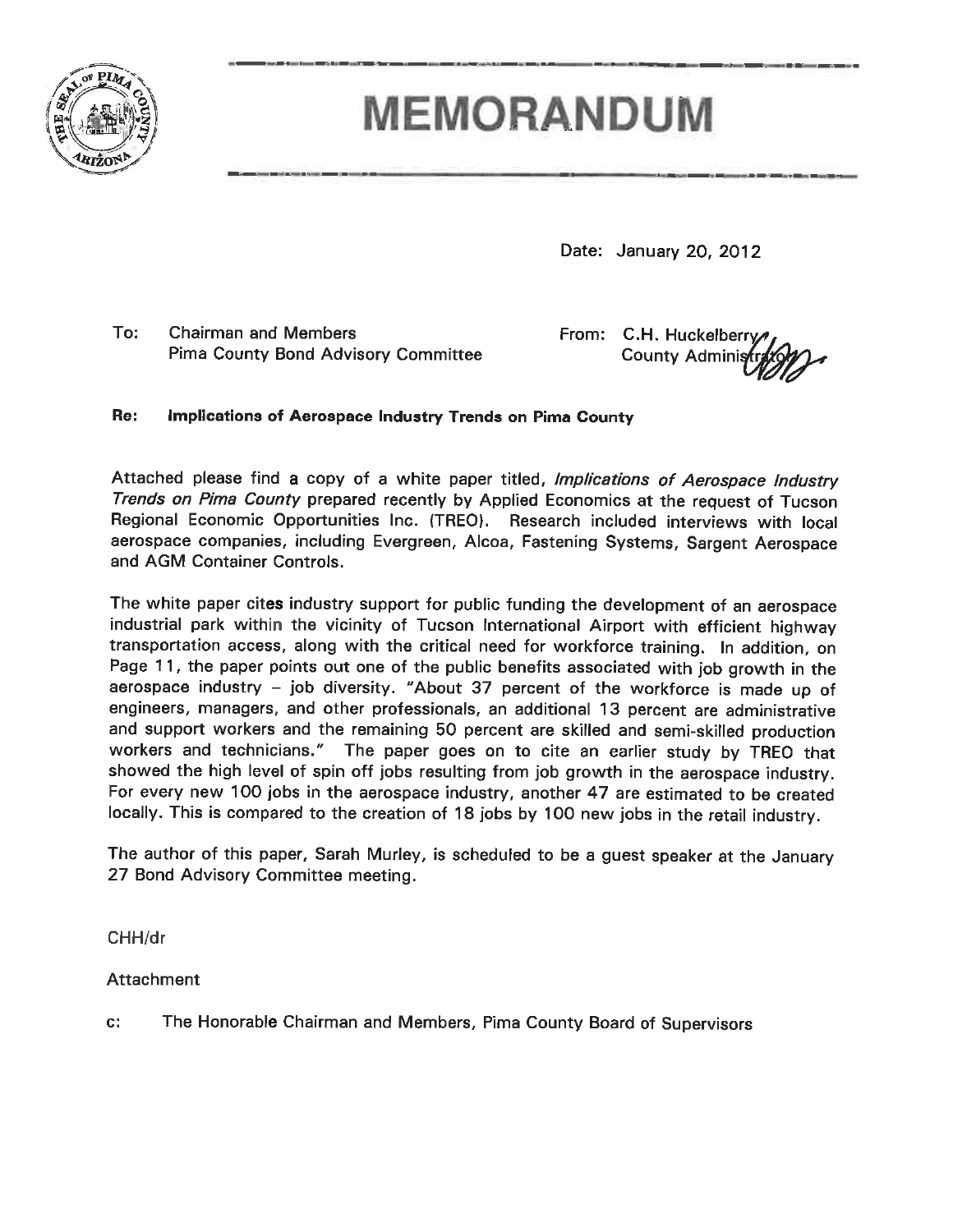

## **IMPLICATIONS OF AEROSPACE INDUSTRY TRENDS ON PIMA COUNTY**

**PREPARED BY:** 

**APPLIED ECONOMICS 11209 N. TATUM BLVD, SUITE 225 PHOENIX, AZ 85028** 

**DECEMBER 2011**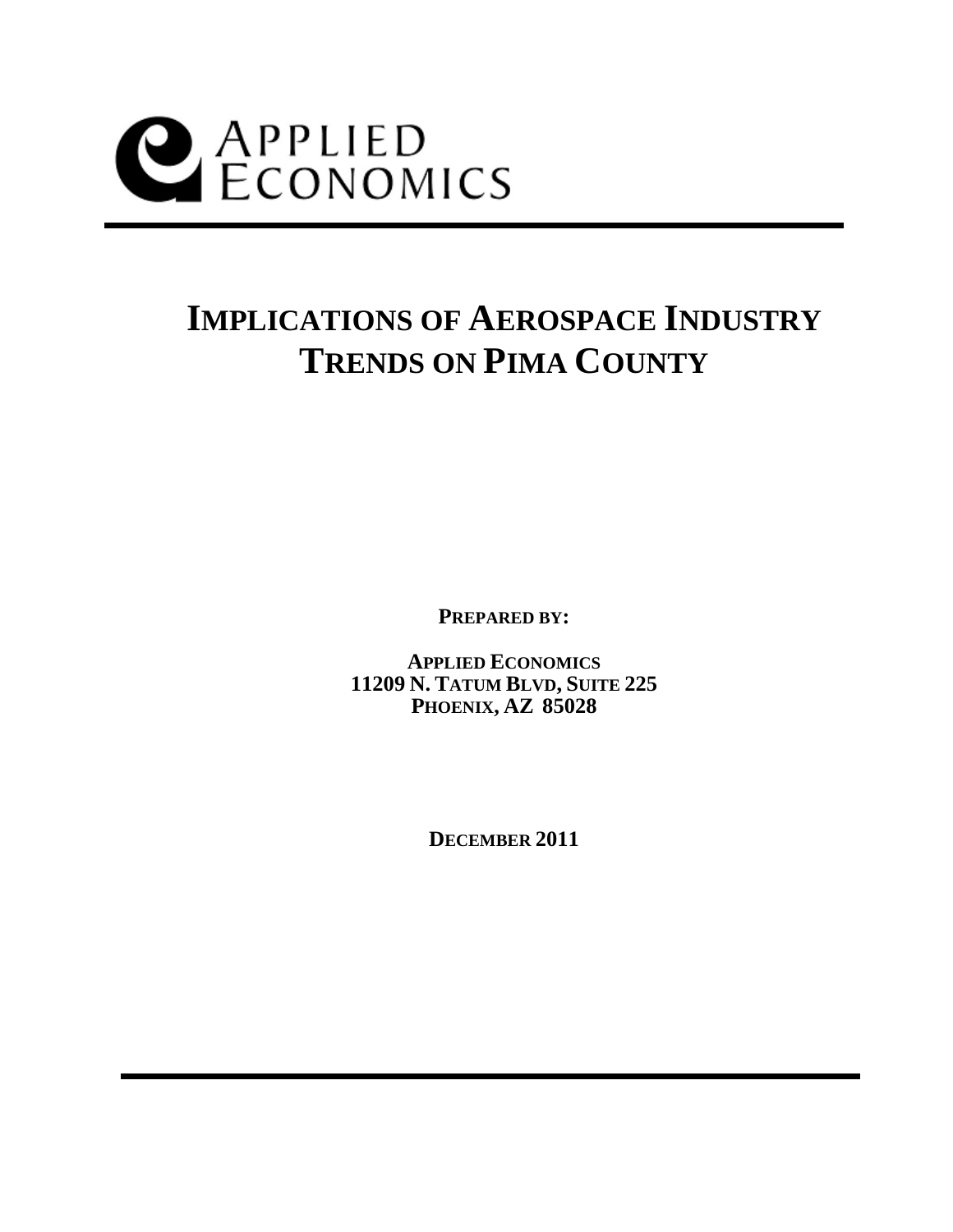#### **1.0 Introduction**

The focus of this analysis is on public improvements that would make the Tucson region more competitive for the aerospace industry. This white paper is to provide background on how county bond funds and other local initiatives could be used to support economic development in Pima County.

The aerospace industry nationally is projecting a major growth period as many of the major airlines are replacing a significant portion of their aging fleets, and as the market for air travel is rapidly expanding in emerging economies in the Asia Pacific region. The increases in demand for new aircraft will not only benefit primary manufacturers like Boeing and Airbus, but also their large network of suppliers in other related manufacturing industries throughout the world. Pima County is home to more than 200 companies in the aerospace industry that will experience increased demand for their products as a result of increased aircraft production. For many companies, this may result in expansion of their production facilities.

While the aerospace industry retains a strong presence in Southern California, Greater Tucson can make a compelling case as a lower cost expansion alternative if the region can demonstrate a strong commitment to this industry and offer some unique assets. For many local suppliers, the impacts of this ramp up in aerospace industry production are imminent and thus timing for any proposed public improvements to support economic development for the aerospace cluster will be critical.

The remainder of this white paper is organized as follows. Chapter 2 provides background on national trends in the aerospace industry and data on projected aircraft deliveries over the next 20 years. Chapter 3 discusses the local implications of these global industry trends and the types of public improvements that could support the retention and expansion of this industry locally. Chapter 4 reviews Greater Tucson's business climate assets and liabilities as they relate to the needs of the aerospace cluster. Chapter 5 demonstrates the economic benefits to the region of expanding the aerospace cluster and its related supplier industries.

The data used in this analysis is based on numerous published documents from aerospace industry sources locally and nationally. The white paper also incorporates results from the Aerospace and Defense Cluster Development Strategy prepared for TREO in March 2011. To supplement this secondary data, interviews were conducted with several local companies in the aerospace industry including Evergreen, Alcoa Fastening Systems, Sargent Aerospace and AGM Container Controls to solicit their input on key business climate factors for their industry, and recommendations on public improvements in Pima County that would be create a viable competitive advantage for the region.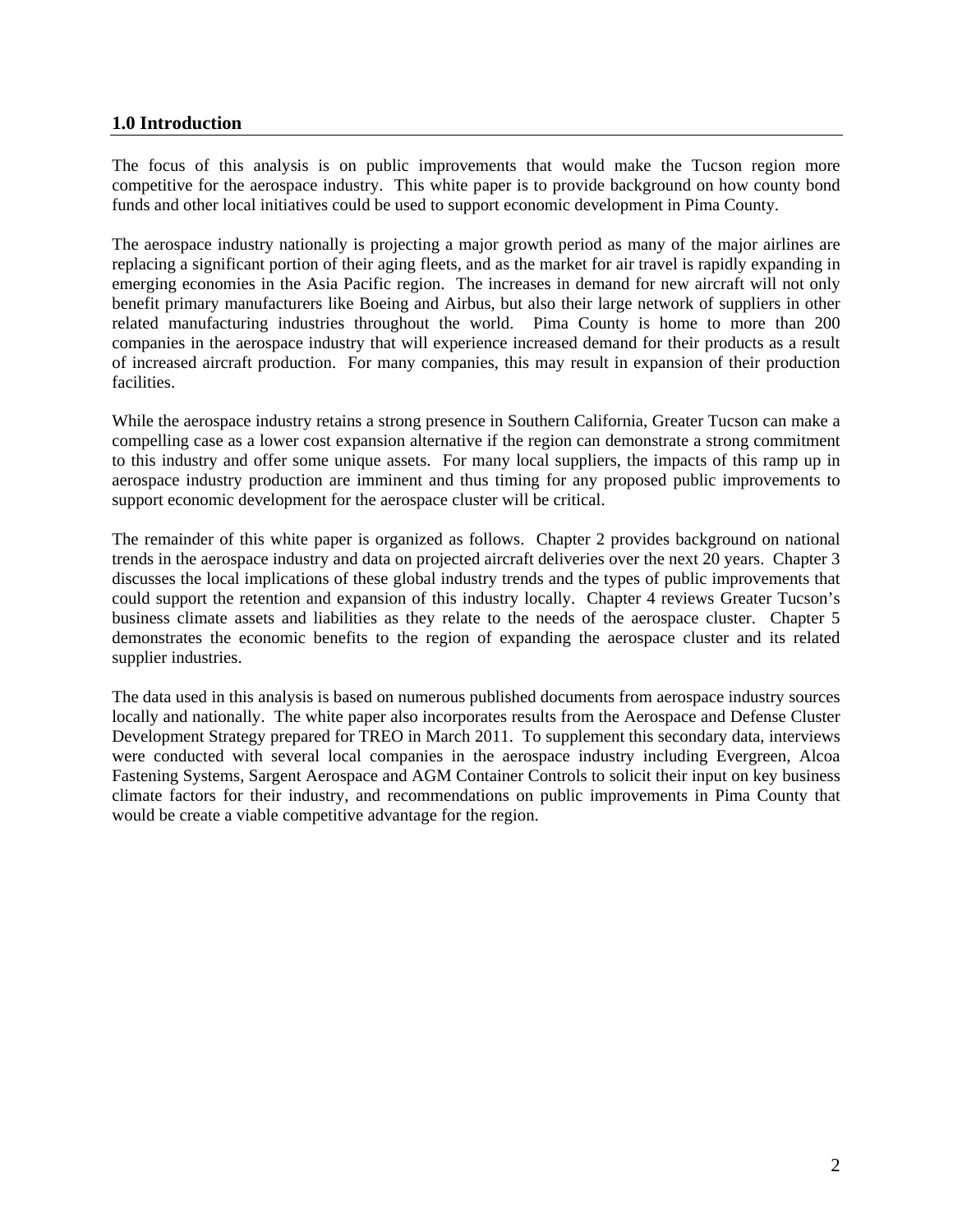#### **2.0 Global Trends in the Aerospace Industry**

#### **Passenger Volume Trends**

The aerospace industry is entering a period of unprecedented growth driven both by global increases in passenger volumes as well as the need to replace a significant portion of the existing fleet of commercial aircraft over the next 20 years.

The majority of passenger volume has historically come from North America, Western Europe and Japan where household income levels afforded consumers the option to travel by air. However, the rapid economic growth occurring in the Asia Pacific region has opened up new markets for air travel where countries like China and India have tripled their aircraft fleets from 2000 to 2010. Also, the spread of low cost carrier model in Latin America, Middle East, Africa and Asia has helped to support increased travel volumes.

Global passenger volumes are up 46 percent since 2000, despite declines in 2008 and 2009. Passenger volumes rose 8 percent in 2010 and are expected to grow by 6 percent in 2011, with long term growth in North America leveling out at about 2 percent per year. Air cargo traffic is expected to grow 5.6 percent per year over next 20 years due to growing world trade and increased demand for time-sensitive commodities.

System capacity is expected to grow 4.5 percent in 2011 with mainline carrier capacity up for the first time in 3 years (up 2.8%) and regional carrier capacity up 3.8 percent in the domestic market. Load factors, which are at an all time high due to strategic reductions in capacity by mainline carriers, are expected to remain high for the next 3 to 5 years. Airlines have reduced capacity to drive up prices by parking older aircraft in large quantities or using them fewer hours per day. The decrease in productivity of older aircraft has been offset by significant increases in fleet load factors. However, over the longer term the need for increased system capacity and increased fuel efficiency will lead to demand for new aircraft.

#### **Demand for New Aircraft**

Boeing is projecting demand 30,500 new aircraft from 2010 to 2030. About 37 percent of the new aircraft will go to support growth in emerging markets and the remaining 63 percent will be used to replace approximately 40 percent of the current fleet by 2030. Some aircraft being replaced will be recycled into cargo service and some will be permanently retired. High fuel prices favor new equipment over refurbished equipment from a fuel efficiency perspective.

Of the new deliveries, 22 percent will be to North America with many of these aircraft going to replace current fleet. About 34 percent of the new deliveries will go to Asia Pacific countries and 23 percent will go to Western Europe.

Over time, many of the mainline carriers will replace their wide body and larger narrow body aircraft used in domestic routes with smaller, next-generation narrow body aircraft. Some carriers will also use more, smaller 100-seat aircraft. This allows them to increase flight frequency and improve profitability by more closely matching seats with demand. As a result, about 70 percent of demand over the next 20 years will be for single aisle aircraft. These aircraft will be used to support the rapid expansion of intraregional air service generated by spread of the low cost carrier model, and to fulfill demand for replacement aircraft in North America. An estimated 87 percent of all routes flown today are flown by single aisle aircraft and these models will continue to make up over 70 percent of the global fleet over the next 20 years.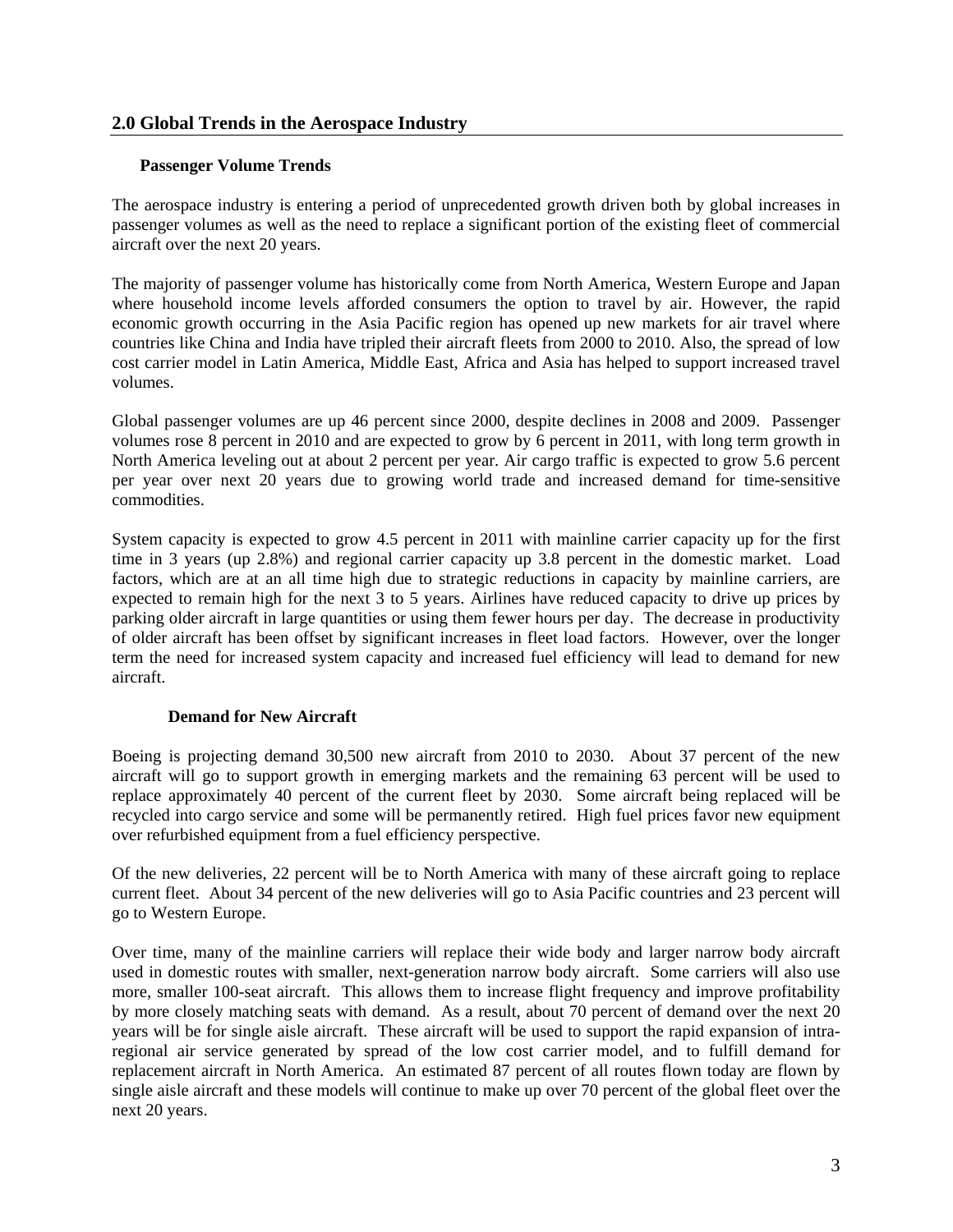An additional 22 percent of demand will be for twin aisle planes, with 40 percent of those deliveries going to the Asia Pacific region and 32 percent to North America and Europe. Increased fuel efficiency and better environmental performance on new twin aisle jets will be important features driving demand.

Only about 6 percent of aircraft deliveries over the next 20 years are projected to be regional jets and the remaining 2 percent will be very large aircraft and freighters. Most of these very large aircraft will be used in Asia.

In addition to the commercial airline industry, there will also be additional demand from the defense sector. Demand for unmanned aircraft for military combat, surveillance and reconnaissance could result in new deliveries of 20,000 units by 2030 according to the FAA. This includes unmanned aircraft for military, civil government and commercial uses. There currently 100 US companies working on 300 designs for unmanned aircraft, thus a dominant technology has yet to emerge.

#### **Industry Challenges**

There are currently two primary producers of commercial aircraft, Boeing and Airbus. Future plans by these two companies dictate industry trends and create trickle down impacts on the huge network of suppliers worldwide. The way in which commercial and military aircraft are designed, developed, and produced continues to undergo significant change in response to the need to cut costs and deliver products faster. Firms like Boeing and Airbus, as well as their suppliers, are reducing development time drastically through computer-aided design, which allows firms to design and test an entire aircraft, including the individual parts, by computer. The specifications of these parts can be then sent electronically to subcontractors around the world.

In terms of new product development, the market is looking for greater range, fuel efficiency, lower weight, greater passenger comfort and reduced environmental impacts. New materials and innovations in manufacturing processes will be needed to meet these challenges over the next 20 years. The industry is also addressing environmental issues by designing more efficient aircraft, improving operational procedures and developing sustainable bio-fuels for jets to deal with anticipated regulatory constraints.

In addition to the pressure to increase production and deliver aircraft faster, the industry also faces some constraints. These include constraints on raw material supplies, an aging workforce, the need for a larger base of qualified suppliers and a heavily capitalized footprint. It is likely that the industry will expand further into Asia Pacific markets to more efficiently meet the growing demand from those counties. Competition among local suppliers will drive adoption of new technologies with a less mature supplier base in locations less mature to aircraft manufacturing.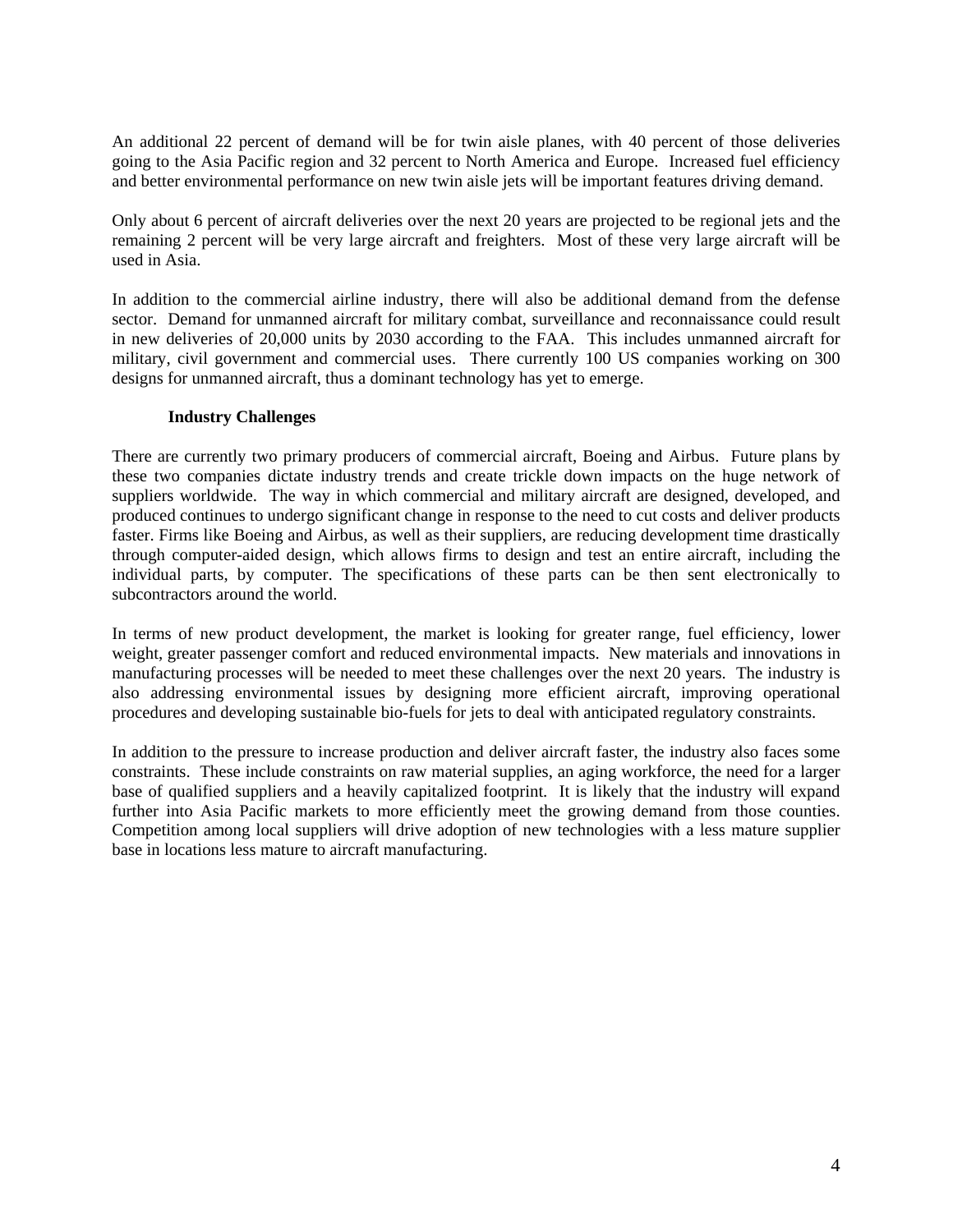#### **3.0 Local Implications**

The aerospace cluster is a leading contributor to the local economy in Pima County. It encompasses over 200 local companies including a number of large international corporations with manufacturing facilities in Pima County where they make aircraft parts and equipment, or refurbish existing aircraft.

The next several years, from 2013 to 2016 will be a period of unprecedented growth in aerospace industry. Companies will need to expand, and while some of that expansion may occur overseas to serve rapidly growing markets for air travel in countries like China and India, there will also be expansion domestically. Due to complexity of manufacturing processes and national security concerns, there are advantages to expanding in the United States.

However, there are certain complications related to expansion and relocation for aerospace suppliers. Once a firm is certified by Boeing or Airbus in a particular manufacturing process, they must be recertified if they change locations, which adds delays and cost to the relocation process that must be outweighed by other cost savings.

#### **Potential for Local Relocation and Expansion of Aerospace Companies**

Among the four companies interviewed, only Evergreen currently has expansion plans locally. Evergreen does aircraft maintenance, refurbishing and storage at the Pinal Airpark. However, all of the firms interviewed mentioned the potential to attract relocating and expanding firms from Southern California where operating costs are higher and the regulatory climate is less business friendly. Specifically, there is need locally for more airframe subcontractors, metal heat treating and chrome plating capabilities.

Beyond these specific capabilities, Greater Tucson may have a higher probability of attracting companies that already have some component of their operations in Arizona and are already familiar with the local business climate. Additionally, there is potential to capitalize on the proximity to Mexico and capture firms with existing operations or key suppliers in Northern Mexico.

For example, there is an aerospace industrial park in Guaymas, Sonora where precision machined components for aircraft engines are made. There are about 12 aeronautics companies in Guaymas, including Sargent Aerospace, that provide an important nucleus of capability that can be easily accessed from Greater Tucson. The Mexican government has made significant investment in the education of their manufacturing workforce. Sargent has found that workers at their Guaymas facility that are computer literate, possess an education that is very technical in nature, and have a strong work ethic. Mexico has the potential to become an important player for certain types of processes in the aerospace industry, and Greater Tucson is in a key location to take advantage of this trend.

#### **Public Investments to Support Growth in the Aerospace Industry**

The site selection process in the aerospace industry is very competitive and successful locations must go beyond meeting the basic site requirements and be able to offer some unique assets that will provide value to aerospace manufacturers. Among the firms interviewed locally, there would be strong support for the development of an aerospace industrial park adjacent to the Tucson International Airport. Aerospace is an industry that benefits from geographic clustering. This proximity fosters innovation, allows suppliers to bid jointly on contracts, and supports development of a regional pool of skilled labor. These factors make this type of aerospace-focused industrial park attractive to companies considering relocating or expanding who could benefit from the existing aerospace industry cluster in Greater Tucson.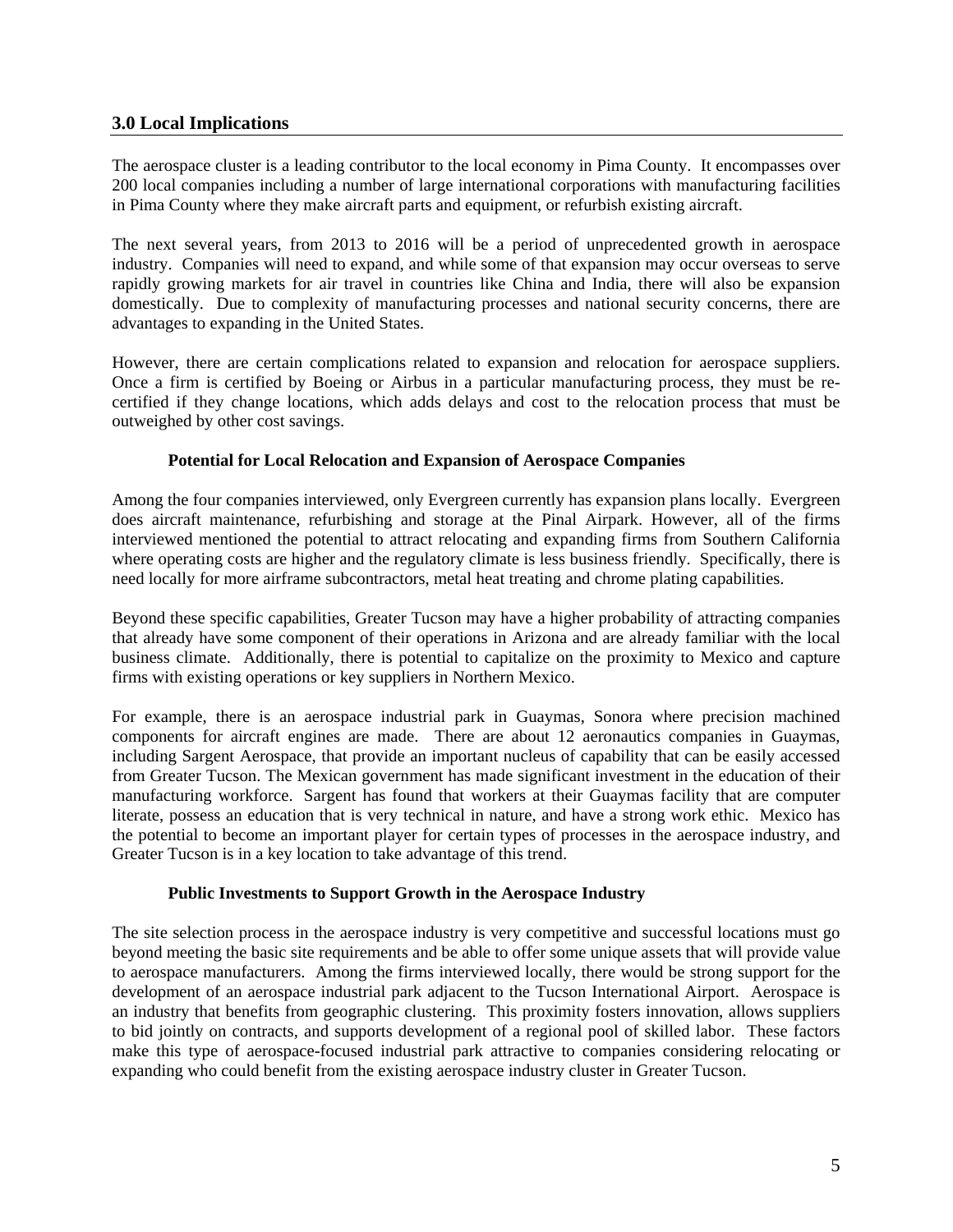Several models for this type of park include the Cummings Research Park in Huntsville Alabama, the GTR Global Industrial Aerospace Park in Columbus, Mississippi and the Webb Business Park in Wichita, Kansas. Clearly, there are other states that already have these types of parks and Greater Tucson would need to position itself to present capabilities and locational attributes that are unique. Most of these industrial parks are publicly-owned, provide fully developed infrastructure that is appropriately sized to support aerospace manufacturing, have good highway and air transportation access, and have a strong linkages with local universities and community colleges. The education and training component is viewed by local employers as a critical component to the success of this type of industrial park in Greater Tucson.

Pima Community College (PCC) has been an important partner to the aerospace industry in Greater Tucson and is perceived very positively by local firms. PCC has well developed programs in mechanical engineering, aviation technology and avionics. However, there is still a shortage locally of skilled machine operators, equipment mechanics and aircraft mechanics. The proposed aerospace industrial park could include an on-site dedicated PCC branch that would specialize in training programs for aerospace occupations, including customized training for both new and incumbent workers, to generate the type of pipeline that is needed to support expansion and even retain existing firms. Additionally, if PCC could offer additional programs to support advanced processes like metal heat treating this could provide a compelling reason for specialized suppliers to relocate to the Tucson region from Southern California. Training and placement services at other aerospace parks have been a key factor in making those developments successful.

It is important to recognize that while a partnership with Pima Community College would create a winwin situation for both the county and local businesses, these types of training programs are costly because they require significant on-going investment in manufacturing equipment for students to practice what they are learning. However, many local firms would be willing to donate used machines to PCC for training in exchange for some sort of tax credit or similar incentive.

Another component that would give the proposed industrial park a competitive advantage would be a program to offer local training grants for PCC services for new and expanding aerospace companies to supplement existing state job training incentives. Training and placement are costly and time-consuming and tools to reduce those costs for companies that are undergoing relocation and expansion would be very valuable.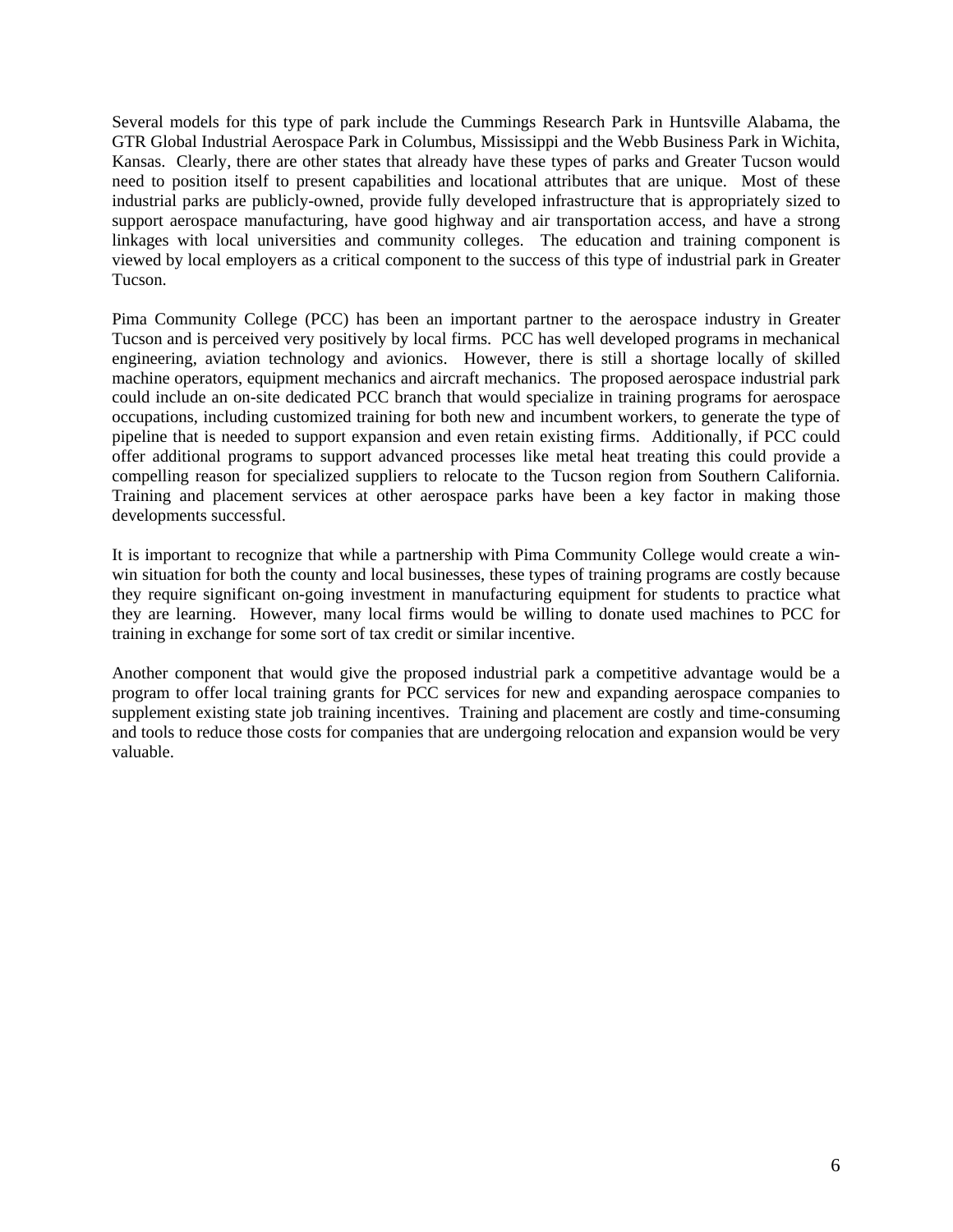#### **4.0 Greater Tucson's Business Climate for Aerospace Manufacturing**

#### **Industry Importance Factors**

The table below shows a representation of the relative importance of various business climate factors to the aerospace industry. These are factors that have an influence on business investment decisions. Different factors are more or less important for different industries. Because Greater Tucson has a well developed aerospace industry cluster, the region is clearly able to meet the basic business climate needs of this industry although there is continued pressure among competitive locations to enhance local business climate conditions. Availability of skilled labor is one of the most important locally controlled factors as well as having the training resources to continue to expand the pool of qualified workers. Other key issues are primarily those that directly relate to operating costs such as facility costs, transportation costs, utilities and taxes.

| <b>Site Factors</b>                      | Importance |
|------------------------------------------|------------|
| <b>Access to Markets</b>                 |            |
| Geographic Proximity                     | Medium     |
| <b>Transportation Svcs Cost-Goods</b>    | Medium     |
| <b>Transportation Svcs Avail-Rail</b>    | Low        |
| <b>Transportation Svcs Avail-Truck</b>   | Low        |
| <b>Transportation Svcs Avail-Water</b>   | Low        |
| <b>Transportation Svcs Avail-Air</b>     | Medium     |
| <b>Telecommunications Services</b>       | Low        |
| <b>Access to Resources</b>               |            |
| <b>Energy Dependability</b>              | High       |
| <b>Energy Cost</b>                       | Low        |
| Water Availability/Cost                  | Low        |
| <b>Raw Materials</b>                     | Low        |
| Intermediate Mfg Products                | High       |
| Business/Prof/Tech Sycs                  | Medium     |
| <b>Work Force</b>                        |            |
| Executive, Administrative & Managerial   | Medium     |
| Professional Specialty                   | High       |
| Technical                                | High       |
| <b>Sales</b>                             | Low        |
| <b>Administrative Support</b>            | Medium     |
| Service                                  | Low        |
| Farming, Forestry & Fishing              | Low        |
| Precision Production & Repair            | High       |
| Operators & Assemblers                   | High       |
| Transportation & Material Moving         | Medium     |
| Handlers, Equipment Cleaners & Laborers  | Medium     |
| Effective Cost of Skilled Labor          | High       |
| <b>Effective Cost of Unskilled Labor</b> | High       |
| Reliability                              | High       |

#### **INDUSTRY IMPORTANCE FACTORS - AEROSPACE MANUFACTURING**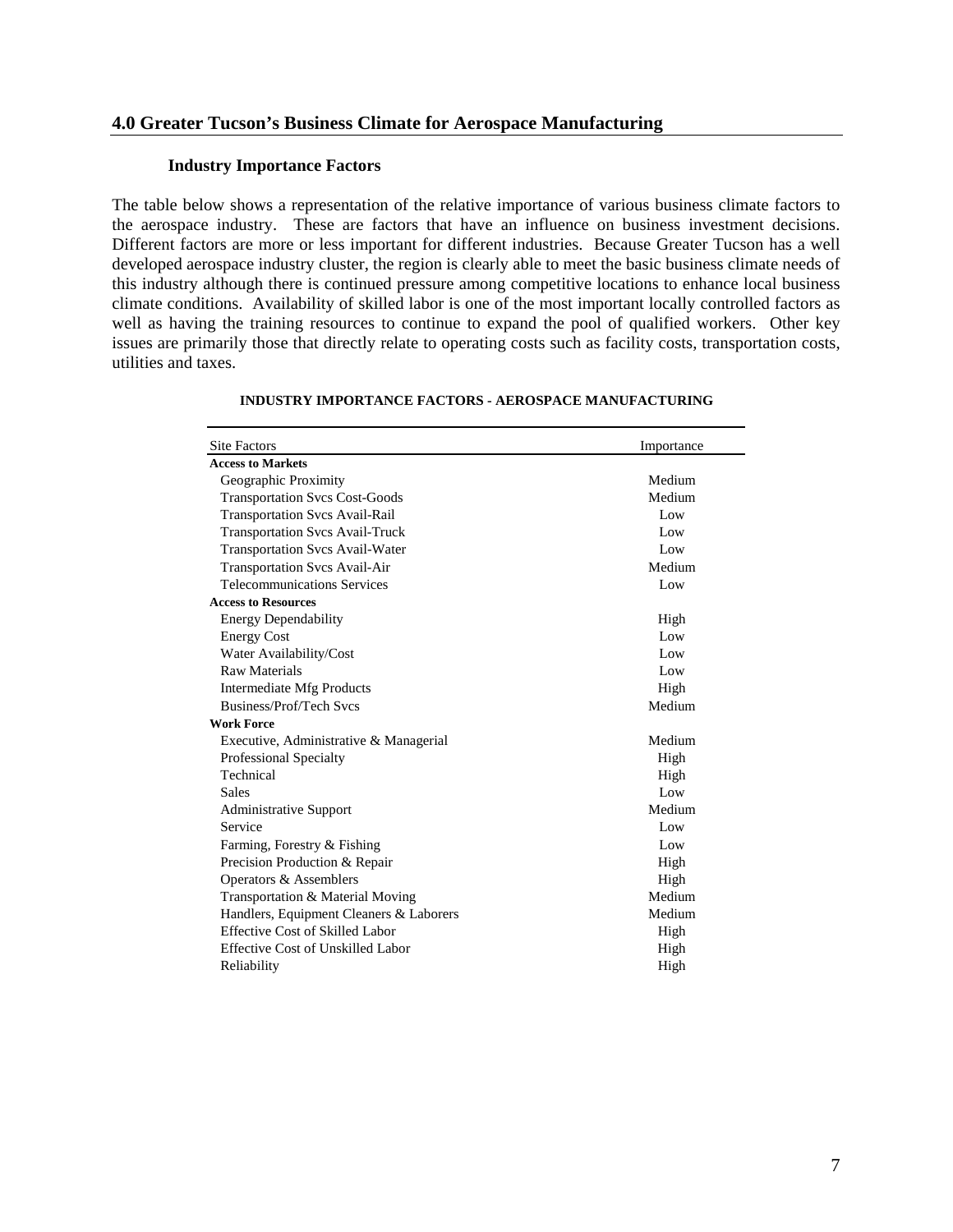| <b>Site Factors</b>                     | Importance |  |  |  |  |
|-----------------------------------------|------------|--|--|--|--|
| <b>Space</b>                            |            |  |  |  |  |
| Land Availability                       | Low        |  |  |  |  |
| Land Cost                               | Medium     |  |  |  |  |
| <b>Built Space Availability</b>         | High       |  |  |  |  |
| <b>Built Space Cost</b>                 | High       |  |  |  |  |
| <b>Construction Costs</b>               | Medium     |  |  |  |  |
| <b>Financial Capital</b>                |            |  |  |  |  |
| Seed                                    | Low        |  |  |  |  |
| Debt                                    | Medium     |  |  |  |  |
| Venture                                 | Medium     |  |  |  |  |
| <b>Public Sector Impacts-Investment</b> |            |  |  |  |  |
| S/L Government Quality                  | Medium     |  |  |  |  |
| <b>Secondary Education Quality</b>      | High       |  |  |  |  |
| <b>Higher Education Quality</b>         | High       |  |  |  |  |
| Local Transport/Commuting               | Medium     |  |  |  |  |
| Water/Wastewater Systems<br>Low         |            |  |  |  |  |
| <b>Business Incentives</b>              | High       |  |  |  |  |
| <b>Public Sector Impacts-Costs</b>      |            |  |  |  |  |
| <b>Regulatory Policies</b>              | High       |  |  |  |  |
| <b>Worker Compensation Costs</b>        | High       |  |  |  |  |
| <b>Unemployment Insurance Costs</b>     | Medium     |  |  |  |  |
| <b>Business Taxes</b>                   | Medium     |  |  |  |  |
| <b>Quality of Life</b>                  |            |  |  |  |  |
| Cost of Living (ex Housing)             | Low        |  |  |  |  |
| <b>Housing Costs</b>                    | Low        |  |  |  |  |
| Personal/Property Security              | Medium     |  |  |  |  |
| Climate/Physical Environment            | Medium     |  |  |  |  |
| Recreational/Cultural Opportunities     | Low        |  |  |  |  |
| Area Image                              | Medium     |  |  |  |  |

#### **INDUSTRY IMPORTANCE FACTORS - AEROSPACE MANUFACTURING (continued**

#### **Local Business Climate Strengths**

In our interviews, local aerospace companies were asked what they viewed as the business climate strengths and weaknesses in Greater Tucson. Many of the comments, both positive and negative, were related to labor market issues. Local business climate strengths included the following:

• **Competitive wage costs**, particularly relative to Southern California. Labor is a huge component of overall operating costs in this industry and therefore wage costs, as well as training costs, are critically important. Because of the dominance of labor costs as a component of overall operating costs, it is very difficult to overcome inherent labor costs differences through incentives. While Greater Tucson is attractive to firms from Southern California from a cost perspective, wage costs are not a competitive advantage for the region relative to locations in the Southern United States. The figure below shows an example of the breakdown of costs for aerospace manufacturing illustrating the relative importance of wage costs.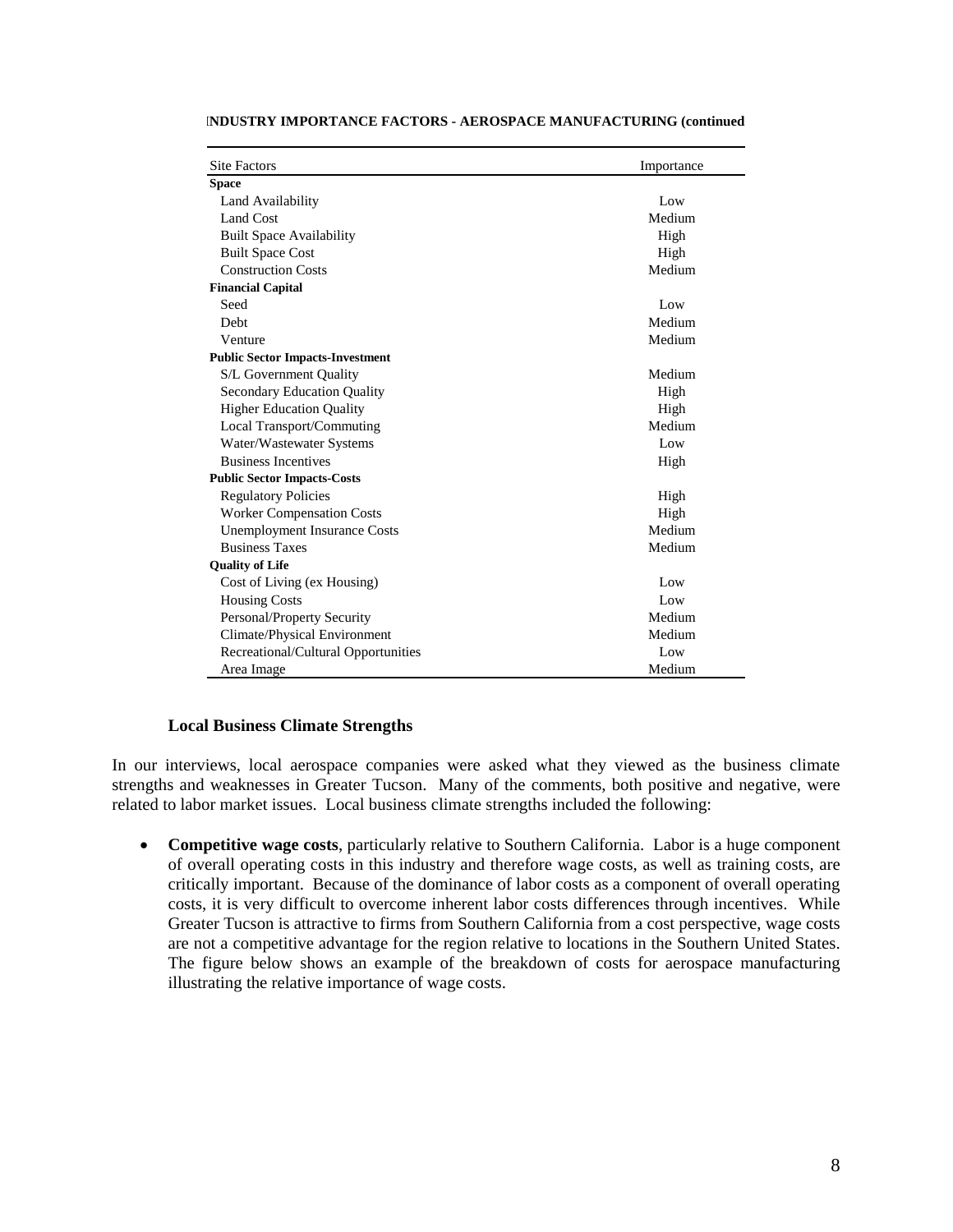

- **High quality, engaged workforce** with low turnover compared to other domestic and foreign aerospace manufacturing facilities. It can take up to two years to become proficient with many machine processes in aerospace manufacturing, so low turnover is an important cost factor. High turnover rates in foreign locations like Mexico and China create hidden costs that offset lower wage rates.
- **Well developed local supplier base** that is attractive for just-in-time manufacturing and joint bidding.
- **Strong engineering programs at U of A** to support the aerospace industry and generate an adequate supply of local engineering talent.
- **Well developed training programs through Pima Community College** for aerospace manufacturing workers. The College has been an important partner to the aerospace industry in Greater Tucson and is perceived positively by local firms.
- **Seamless connection to Mexico** for less complex processes and low cost components. Mexico is faster, cheaper and easier culturally to work with than subcontractors in China. Greater Tucson is an ideal location for related design/R&D and certified special processes.
- **Reasonable cost of electricity** compared to Southern California and **high degree of reliability** which are very important in precision machining.
- **Manageable facility costs** and good inventory of leasable space for aerospace manufacturing.
- **Attractive climate** for aircraft storage. There will be increasing demand for storage facilities with many commercial aircraft leases coming due in the next several years. The region's dry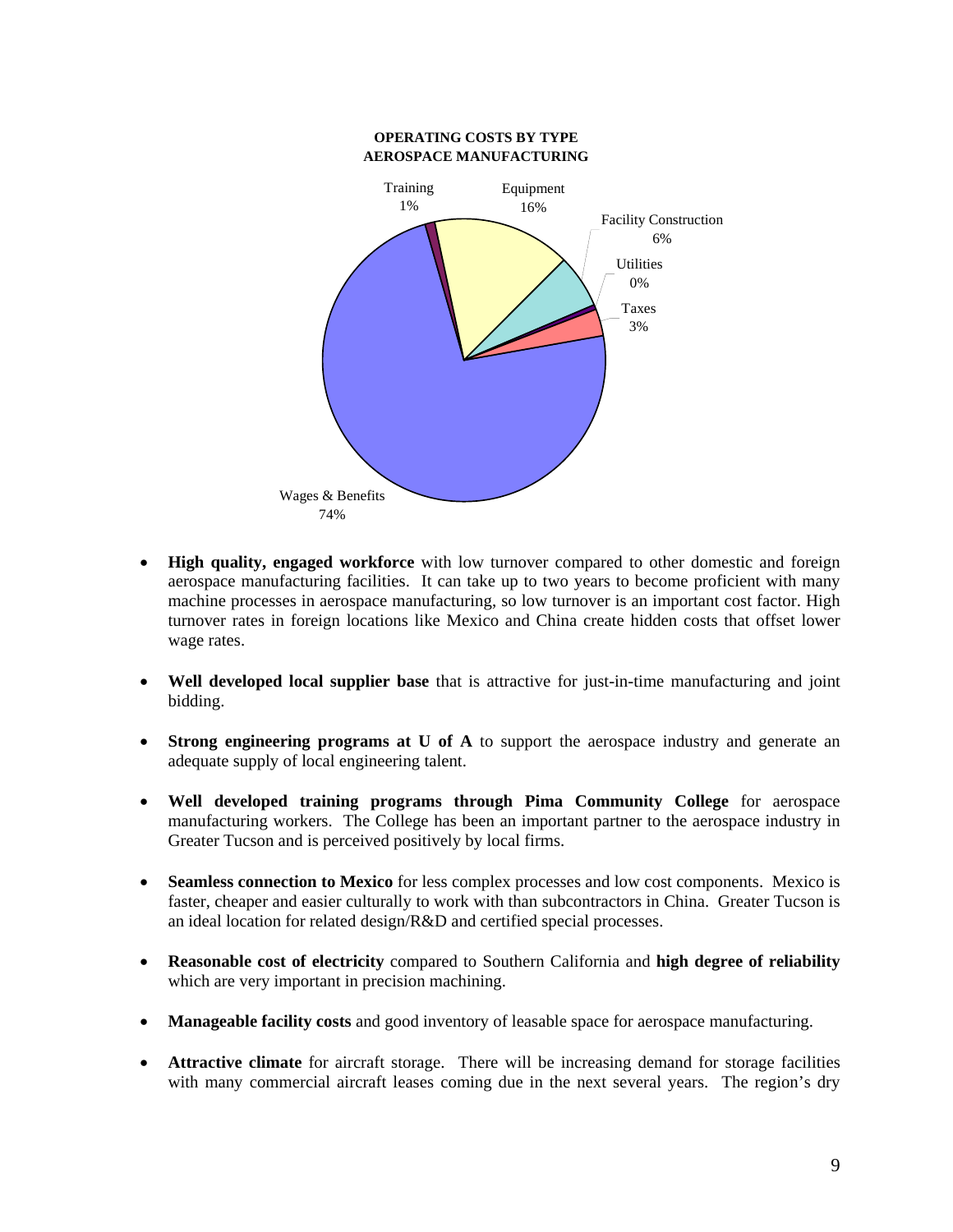climate is excellent because there is no corrosion risk. Pinal Air Park currently offers largest aircraft storage facility in the world.

• **Overall cost of living** is a significant advantage over Southern California in terms of attracting workers.

#### **Local Business Climate Weaknesses**

Although the region generally provides a competitive business climate for aerospace manufacturing, there were also some concerns about labor and education issues among local employers.

- **Shortage of skilled manufacturing workers**, particularly machine operators and mechanics. While this situation may not be unique to Greater Tucson, developing a pipeline of skilled labor for the aerospace industry and related supplier industries is a key competitive issue that will need to be addressed if the region is to take full advantage of expansion in this industry. Although PCC has good programs in place for aerospace workers, they are not producing enough workers for the local market.
- **Perceptions about poor quality K-12 education.** Secondary education quality is a problem statewide, although quality varies substantially from district to district. Nonetheless, it is an issue in attracting engineers and other professionals to the region from out of state.
- **Ability to attract and retain young professionals.** This is not an issue that is unique to the aerospace industry, but Greater Tucson's image is not necessarily appealing as a location for younger workers from out of state. However, local firms revealed that in many cases it is not an issue of a negative perception, but rather limited familiarity with lifestyle and amenities in Greater Tucson.
- Limited incentives, while not an issue for existing firms, could be an issue in terms of attracting new aerospace companies**.** California has an even more limited toolbox than Arizona so this is less of an issue in terms of attracting aerospace firms from Southern California. However, both states pale in comparison to the incentive programs available in many southern states including payroll-based cash incentives, large training grants and generous property tax abatement programs.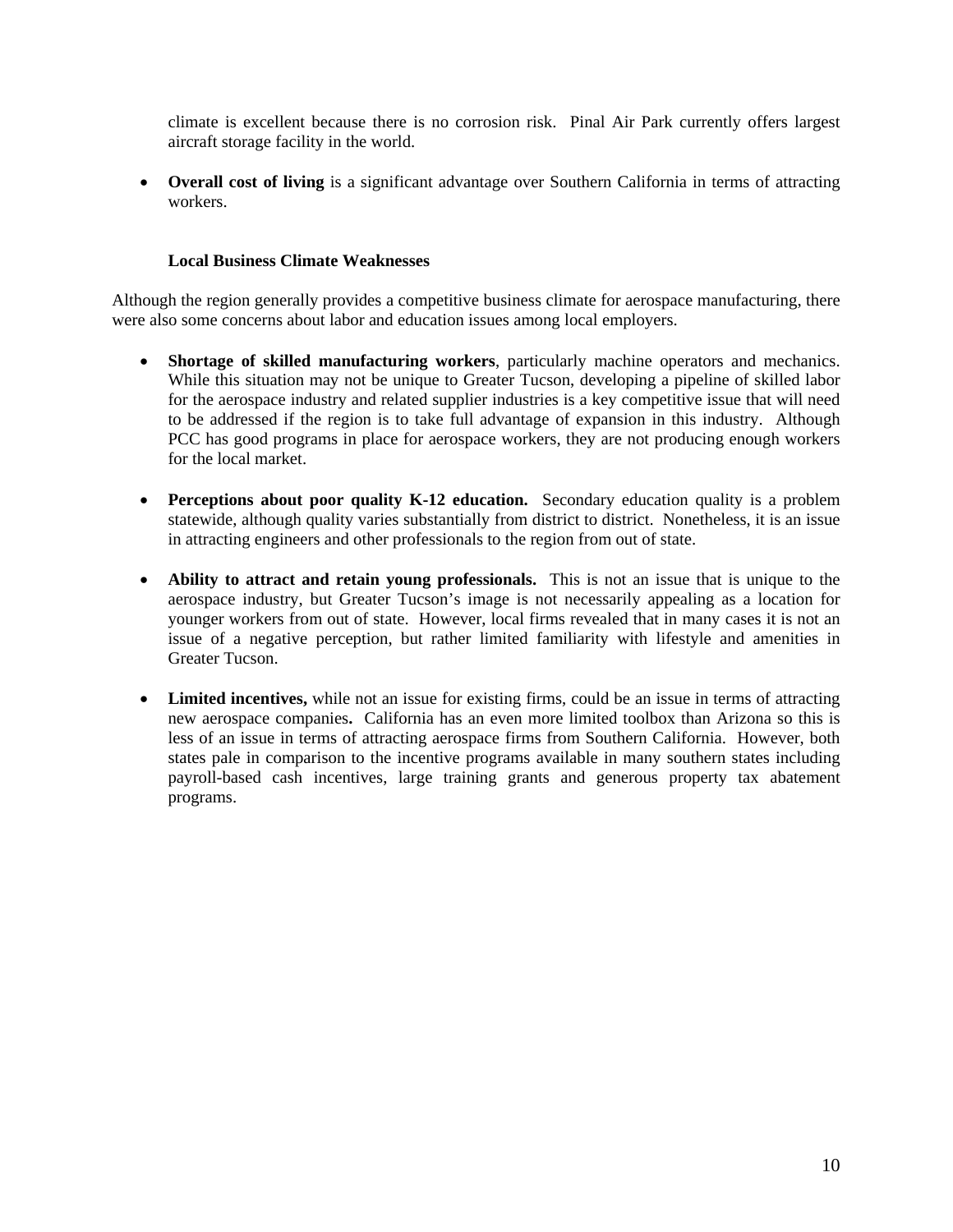#### **5.0 Regional Economic Benefits of the Aerospace Industry**

Since the county is considering an investment of public funds to support the aerospace cluster, it is important to understand what the public benefits would be of growing that cluster. One factor to consider is the diversity of jobs provided by aerospace manufacturing in Greater Tucson. While these companies hire engineers and other professionals, they also support a wide range of skilled production jobs such as machine operators, mechanics, assemblers and technicians. The figure below illustrates the typical occupational mix for aerospace manufacturing. About 37 percent of the workforce is made up of engineers, managers and other professionals, an additional 13 percent are administrative and support workers and the remaining 50 percent are skilled and semi-skilled production workers and technicians.

|          |                                                                           | Occupational |
|----------|---------------------------------------------------------------------------|--------------|
| SOC Code | Description                                                               | Mix          |
| 17-2011  | Aerospace engineers                                                       | 10%          |
| 51-2011  | Aircraft structure, surfaces, rigging, and systems assemblers             | 5%           |
| 49-3011  | Aircraft mechanics and service technicians                                | 5%           |
| 51-4041  | <b>Machinists</b>                                                         | 4%           |
| 51-9061  | Inspectors, testers, sorters, samplers, and weighers                      | 4%           |
| 17-2112  | Industrial engineers                                                      | 3%           |
| 15-1031  | Computer software engineers, applications                                 | 3%           |
| 17-2141  | Mechanical engineers                                                      | 2%           |
| 11-9041  | Engineering managers                                                      | 2%           |
| 13-1023  | Purchasing agents                                                         | 2%           |
| 51-1011  | First-line supervisors/managers of production and operating workers       | 2%           |
| 13-1199  | Business operation specialists, all other                                 | 2%           |
| 13-1111  | Management analysts                                                       | 2%           |
| 17-2199  | Engineers, all other                                                      | 2%           |
| 43-5061  | Production, planning, and expediting clerks                               | 2%           |
| 17-3026  | Industrial engineering technicians                                        | 2%           |
| 51-2092  | Team assemblers                                                           | 2%           |
| 43-6011  | Executive secretaries and administrative assistants                       | 1%           |
| 15-1032  | Computer software engineers, systems software                             | 1%           |
| 51-4011  | Computer-controlled machine tool operators                                | 1%           |
| 17-3029  | Engineering technicians, except drafters, all other                       | 1%           |
| 11-3051  | Industrial production managers                                            | 1%           |
| 43-5081  | Stock clerks and order fillers                                            | 1%           |
| 13-2011  | Accountants and auditors                                                  | 1%           |
| 49-2091  | Avionics technicians                                                      | 1%           |
| 43-5071  | Shipping, receiving, and traffic clerks                                   | 1%           |
| 47-2211  | Sheet metal workers                                                       | 1%           |
| 17-3021  | Aerospace engineering and operations technicians                          | 1%           |
| 51-4121  | Welders, cutters, solderers, and brazers                                  | 1%           |
| 51-4081  | Multiple machine tool setters, operators, and tenders                     | 1%           |
| 51-2022  | Electrical and electronic equipment assemblers                            | 1%           |
| 51-4111  | Tool and die makers                                                       | 1%           |
| 17-2071  | Electrical engineers                                                      | 1%           |
| 51-4033  | Grinding, lapping, polishing, and buffing machine tool setters, operators | 1%           |
| 51-4034  | Lathe and turning machine tool setters, operators, and tenders            | 1%           |
| 17-3023  | Electrical and electronic engineering technicians                         | 1%           |
| 51-4199  | Metal workers and plastic workers, all other                              | 1%           |
| 51-2031  | Engine and other machine assemblers                                       | 1%           |
| 51-4032  | Drilling and boring machine tool setters, operators, and tenders          | 1%           |
| 51-9022  | Grinding and polishing workers, hand                                      | 1%           |
| 51-2041  | Structural metal fabricators and fitters                                  | 1%           |
|          | All other occupations                                                     | 20%          |

#### **PRIMARY OCCUPATIONS IN AEROSPACE MANUFACTURING**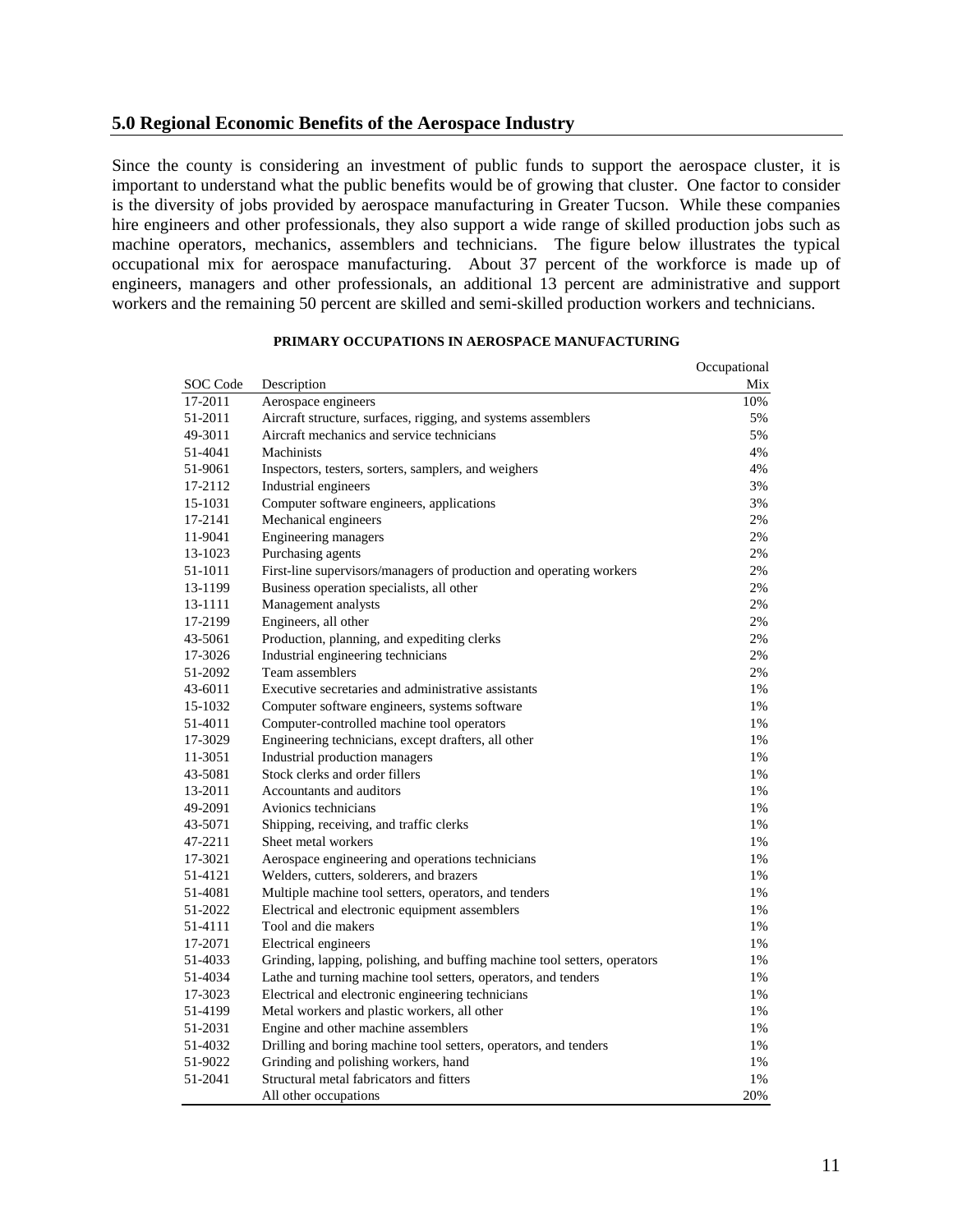Another way to understand the value of supporting this industry is to look at the local economic impacts. Economic impacts measure the effects of increased demand or expenditures in the local economy. All industries have some kind of economic impact in the rest of the economy, but the magnitude of impacts varies significantly depending on the type of industry. Economic impacts include direct and indirect jobs, personal income, and economic activity, or output. Direct impacts in this case would include jobs and payroll at local aerospace firms. Indirect and induced impacts are the result of the multiplier effect and capture supported supplier and consumer businesses, and their employees, throughout Pima County that could from expansion of the local aerospace cluster. Multiplier effects are a way of representing the larger economic effects on the local economy. In essence, the multiplier effect represents the recycling of local spending. This recycling process creates new business opportunities across a broad range of industries.

So, for example, we can compare the economic impacts of 100 jobs in the aerospace industry to 100 jobs in the retail industry in Pima County. Based on economic multipliers specific to Pima County, 100 new jobs in the aerospace industry would support an additional 47 jobs at other local businesses and a total increase in local economic activity of \$27.9 million. The additional 47 jobs include local suppliers to the aerospace industry as well as consumer businesses where aerospace employees and their families shop. The indirect or supplier impacts in the aerospace industry are higher in Pima County due to the well developed local supplier base that supports this cluster. Similarly, because this industry has above average wages, employees have more disposable income and support greater induced impacts in local consumer industries. The average wage for the aerospace industry locally is approximately \$55,000, which is substantially higher than the current all-industry average for Pima County of \$40,500.

|                            | Direct Impacts |             |              | Total Impacts |             |              |
|----------------------------|----------------|-------------|--------------|---------------|-------------|--------------|
|                            | Jobs           | Income      | Output       | <b>Jobs</b>   | Income      | Output       |
| Aerospace Manufacturing    | 100            | \$5,475,000 | \$22,083,923 | 147           | \$7,471,021 | \$27,942,863 |
| Retail General Merchandise | 100            | \$2,110,000 | \$4,836,633  | 118.          | \$2,774,349 | \$6,844,481  |

#### **ECONOMIC IMPACTS OF AEROSPACE INDUSTRY JOBS ON PIMA COUNTY**

By comparison, 100 new jobs in the retail industry only support an additional 18 jobs at other local businesses and a total economic impact of \$6.8 million. This is because most of the products being sold are manufactured elsewhere and there is limited demand for local suppliers. Also, the retail industry supports lower wage jobs that create less of an impact in terms of consumer spending.

In addition to supporting additional jobs and output at other local industries, the aerospace industry also produces significant local revenue impacts. It is a highly capital-intensive industry and therefore generates significant real and personal property tax revenues to local governments. To the extent that local aerospace businesses are leasing space, they also generate sales tax revenues. Additionally, there are indirect property and sales tax revenues generated by employees through their property ownership and household spending. These indirect (employee-generated) revenues are higher for the aerospace industry than they would be for many other industries due to above average wage levels.